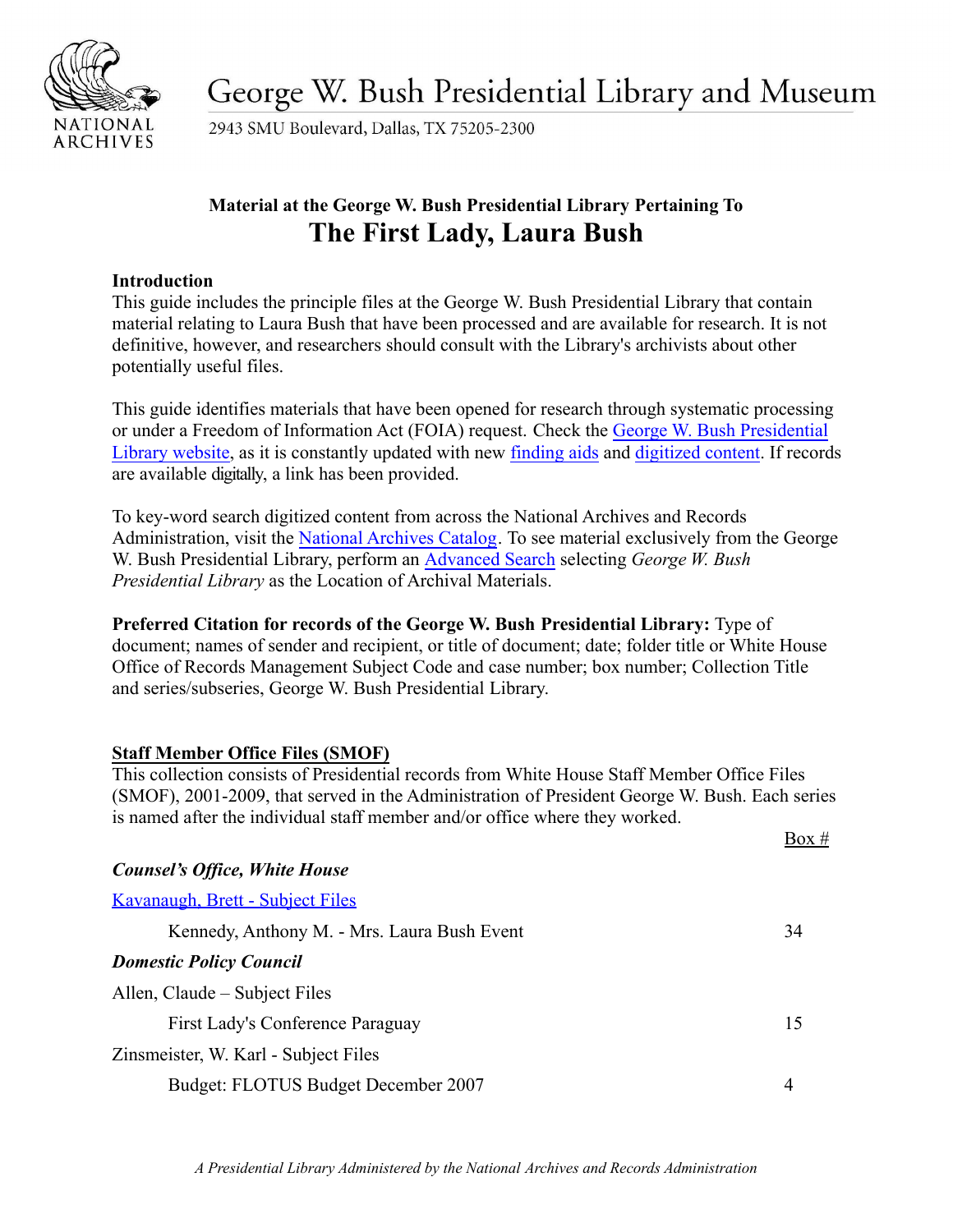## *USA Freedom Corps*

Lozano, Henry - Subject Files

FLOTUS 1

## **Materials processed under FOIA**

These records are located in the White House Office of Records Management (ORM) or Staff Member Office Files (SMOF) materials. However, these records were processed as part of a Freedom of Information Act (FOIA) request, as submitted by a researcher.

## *Entire FOIAs related to Laura Bush*

## **[2014-0158-F](https://www.georgewbushlibrary.gov/research/finding-aids/foia-requests/2014-0158-f-records-george-w-bush-laura-bush-joshua-bolten-andrew-card-ari-fleischer-karl-rove-karen)**

Records for George W. Bush, Laura Bush, Joshua Bolten, Andrew Card, Ari Fleischer, Karl Rove, Karen Hughes, Joe Hagin, and Condoleezza Rice from September 11, 2001

## **[2014-0527-F](https://www.georgewbushlibrary.gov/research/finding-aids/foia-requests/2014-0527-f-records-laura-bushs-meeting-afghan-women-november-27-2001)**

Records on Laura Bush's Meeting with Afghan Women on November 27, 2001

## **[2014-0528-F](https://www.georgewbushlibrary.gov/research/finding-aids/foia-requests/2014-0528-f-records-related-laura-bushs-trip-ghana-launch-africa-education-initiative-2006)**

Records Related to Laura Bush's Trip to Ghana to Launch the Africa Education Initiative in 2006

## **2014-0531-F**

Records Regarding HIV/AIDS from Mrs. Bush's Trip to South Africa, Rwanda, and Tanzania in July 2005

## **[2014-0532-F](https://www.georgewbushlibrary.gov/research/finding-aids/foia-requests/2014-0532-f-mrs-laura-bushs-trip-india-march-2006)**

Mrs. Laura Bush's Trip to India in March 2006

## *Individual Folders Processed under FOIA related to Laura Bush*

Note: White House Office of Records Management (ORM) files are excluded from this list due to limitations in search capabilities. Additionally, physical box numbers are not included in this list. Consult the finding aid for each FOIA request to identify what box the folder is located in.

## **[2014-0072-F](https://www.georgewbushlibrary.gov/research/finding-aids/foia-requests/2014-0072-f-correspondence-between-president-bush-and-his-pastors-and-spiritual-advisors)**

Social Office, White House

Figg, Jeanie - Chron Files

11/06/2001 Graham Dinner

Stewart, Anne - Chron Files

11/06/2001 Billy Graham 83rd Birthday Dinner

## **[2014-0073-F](https://www.georgewbushlibrary.gov/research/finding-aids/foia-requests/2014-0073-f-communications-between-president-george-w-bush-and-barack-obama-or-their-representatives)**

Office of Laura Bush - Chief of Staff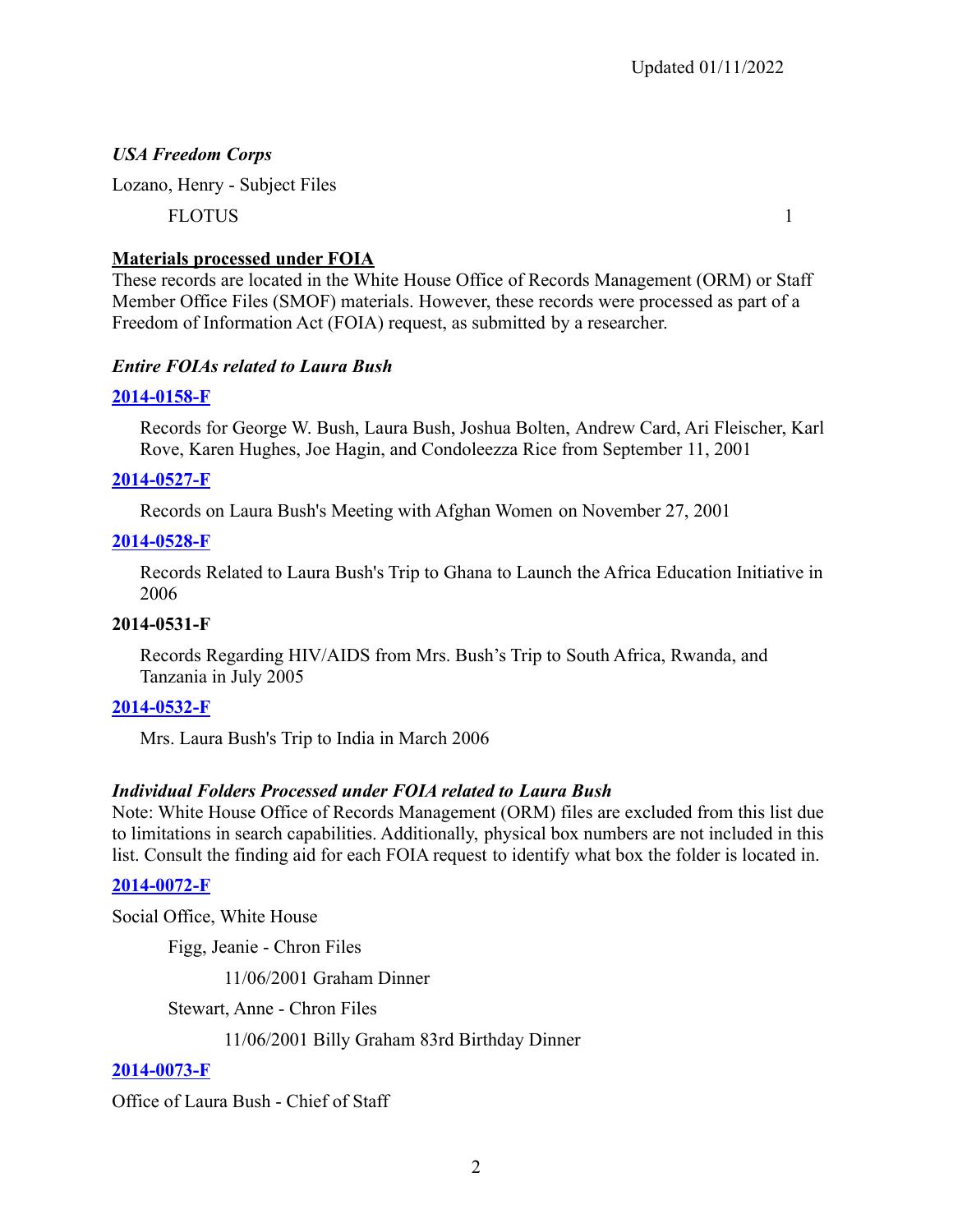McBride, Anita

```
Former President Bush's (41) Meeting with VP: Elect Biden, 01/07/2009
```
Records Management, White House Office of

Subject Files - PP005-01 (First Lady)

760070

#### **2014-0106-F[1]**

Records Management, White House Office of (ORM)

Subject Files - PP005-01 (First Lady)

| 624087 |
|--------|
| 631761 |
| 637157 |
| 674899 |
| 693066 |
| 699561 |
| 706542 |
| 742174 |
| 757273 |
| 760070 |

## **2014-0124-F**

Records Management, White House Office of (ORM)

Alpha Files - PP005-01 (First Lady)

570945 Thanks for Gifts, Issues, Support [1]

570945 Thanks for Gifts, Issues, Support [2]

661660 First Lady Has Seen - Received 05/16/2005 Tagged 115

661660 First Lady Has Seen - Received 05/2005 Tagged 117

661660 First Lady Has Seen - Received 05/31/2005 Tagged 118

661660 First Lady Has Seen - Received 06/2005 Tagged 119

661660 First Lady Has Seen - Received 06/06/2005 Tagged 120

661660 First Lady Has Seen Tagged 122 [1]

661660 First Lady Has Seen Tagged 122 [2]

661660 First Lady Has Seen Tagged 122 [3]

661660 First Lady Has Seen - Received 06/22/2005 Tagged 123 [1]

661660 First Lady Has Seen - Received 06/22/2005 Tagged 123 [2]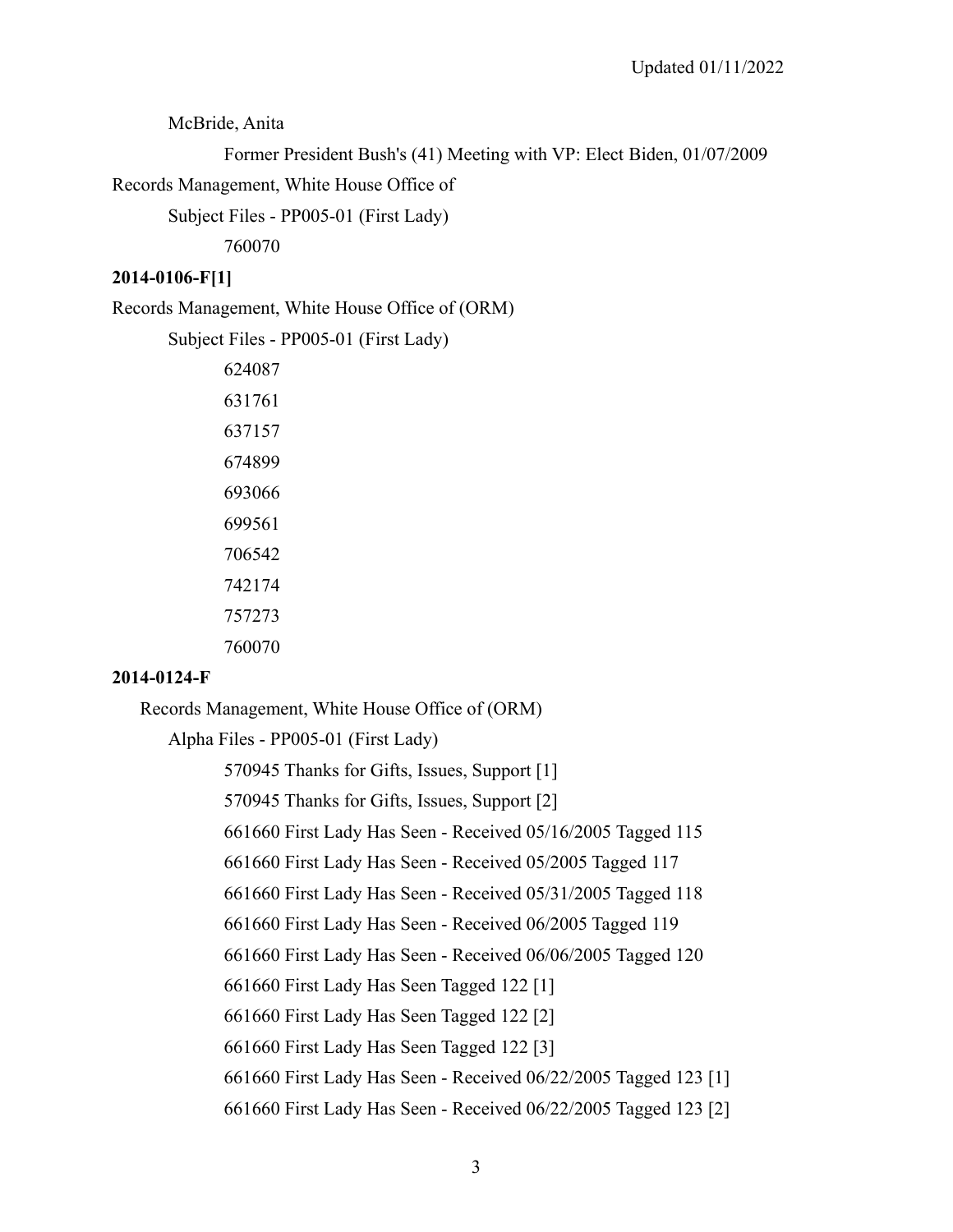661660 First Lady Has Seen - Received 07/05/2005 Tagged 125

709287 Misty Marshall Folder 2 [1]

709287 Misty Marshall Folder 2 [2]

709287 Misty Marshall Folder 3 [1]

709287 Misty Marshall Folder 3 [2]

722266 Misty Marshall Folder 1

741538 Misty Marshall Outgoing Letters with Various Dates and Subjects

742888 Misty Marshall Outgoing Letters with Various Dates and Subjects Folder 3

746840 Laura Bush Outgoing Letters - Various Dates and Various Subjects regarding Thanks for Issues, Support, Performing at the White House

765594 Misty Marshall Outgoing Letters with Various Dates and Various Subjects Folder 2

767770 Misty Marshall Outgoing Letters with Various Dates and Various Subjects Folder 1

777095 Misty Marshall Outgoing Letters with Various Dates and Various Subjects 777576

777905

777919

Subject Files - PP005-01 (First Lady)

Counsel's Office, White House

Gonzales, Alberto

Gifts to the President and First Lady [760003] [1]

Gifts to the President and First Lady [760003] [2]

Office of Laura Bush – Chief of Staff

Knutson, Lindsey Lineweaver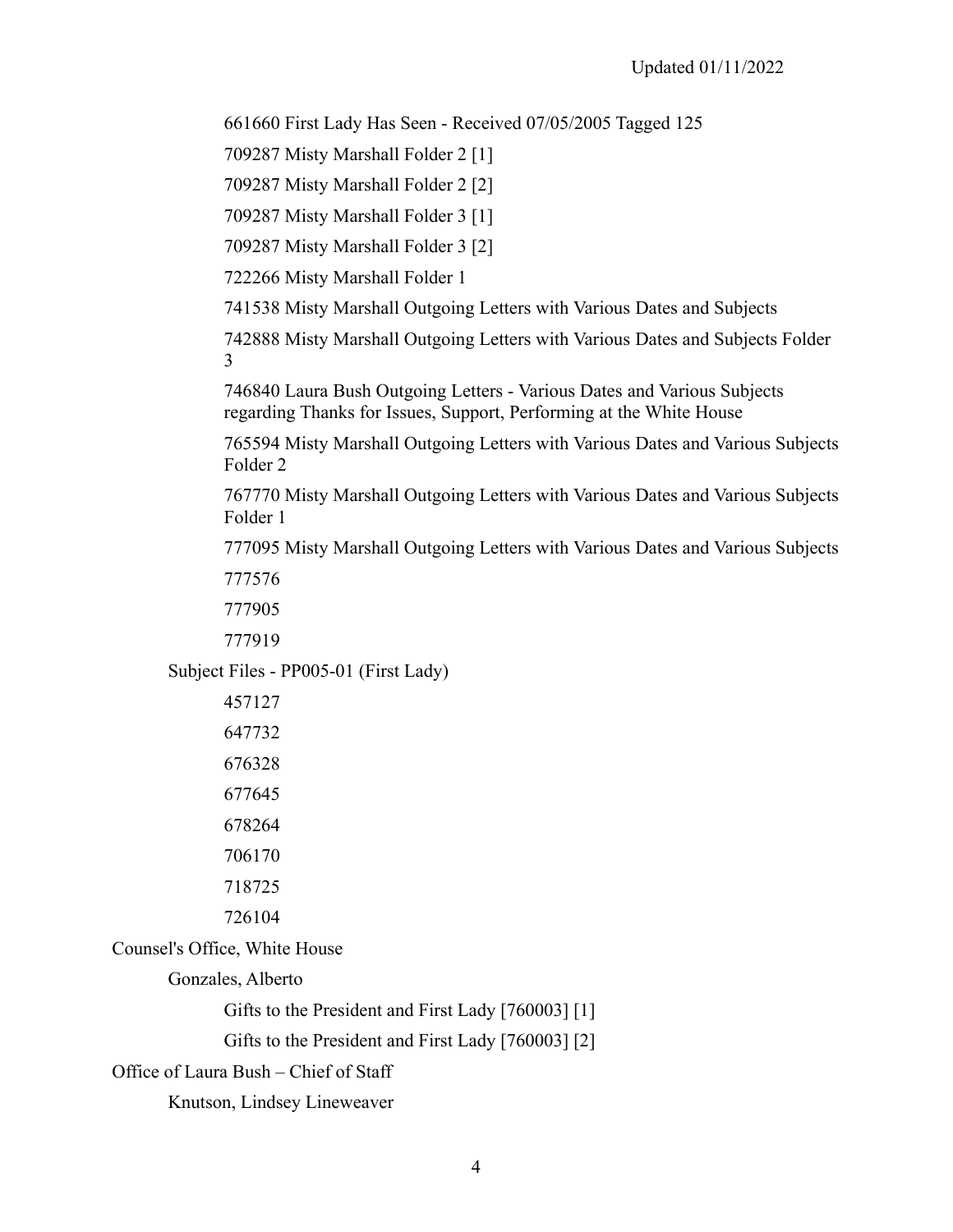[Loose Documents - Items for Mrs. Welch and President and Mrs. Bush 41] Printed Materials - CVN 77, George H.W. Bush Christening

McBride, Anita

Bush 41

Former President Bush's (41) Meeting with VP: Elect Biden, 01/07/2009

Living Former Presidents [Contact Info]

President Bush 41

Office of Laura Bush – Correspondence

Correspondence

670065 October 2001 [1]

670065 October 2001 [2]

Social Office, White House

Fenton, Catherine (Cathy) - Chron Files

60th Wedding Anniversary of President and Mrs. George H.W. Bush, 01/06/2004

Wedding Anniversary Party for President and Mrs. George H.W. Bush, 01/06/2005

#### **[2014-0125-F](https://www.georgewbushlibrary.gov/research/finding-aids/foia-requests/2014-0125-f-records-related-lance-armstrong)**

Social Office, White House

Figg, Jeanie - Chron Files

09/18/2002 Remarks on Cancer with Lance [Armstrong]

Stewart, Anne - Chron Files

08/03/2001 East Room - Lance Armstrong / Cancer Patients

09/18/2002 Cancer Screening Awareness with Lance Armstrong

#### **[2014-0157-F](https://www.georgewbushlibrary.gov/research/finding-aids/foia-requests/2014-0157-f-records-skull-and-bones-society)**

Records Management, White House Office of (ORM)

Subject Files - PP005-01 (First Lady)

482726 563423 [1]

563423 [2]

#### **2014-0216-F[1]**

Records Management, White House Office of (ORM) Subject Files - PP005-01 (First Lady)

656107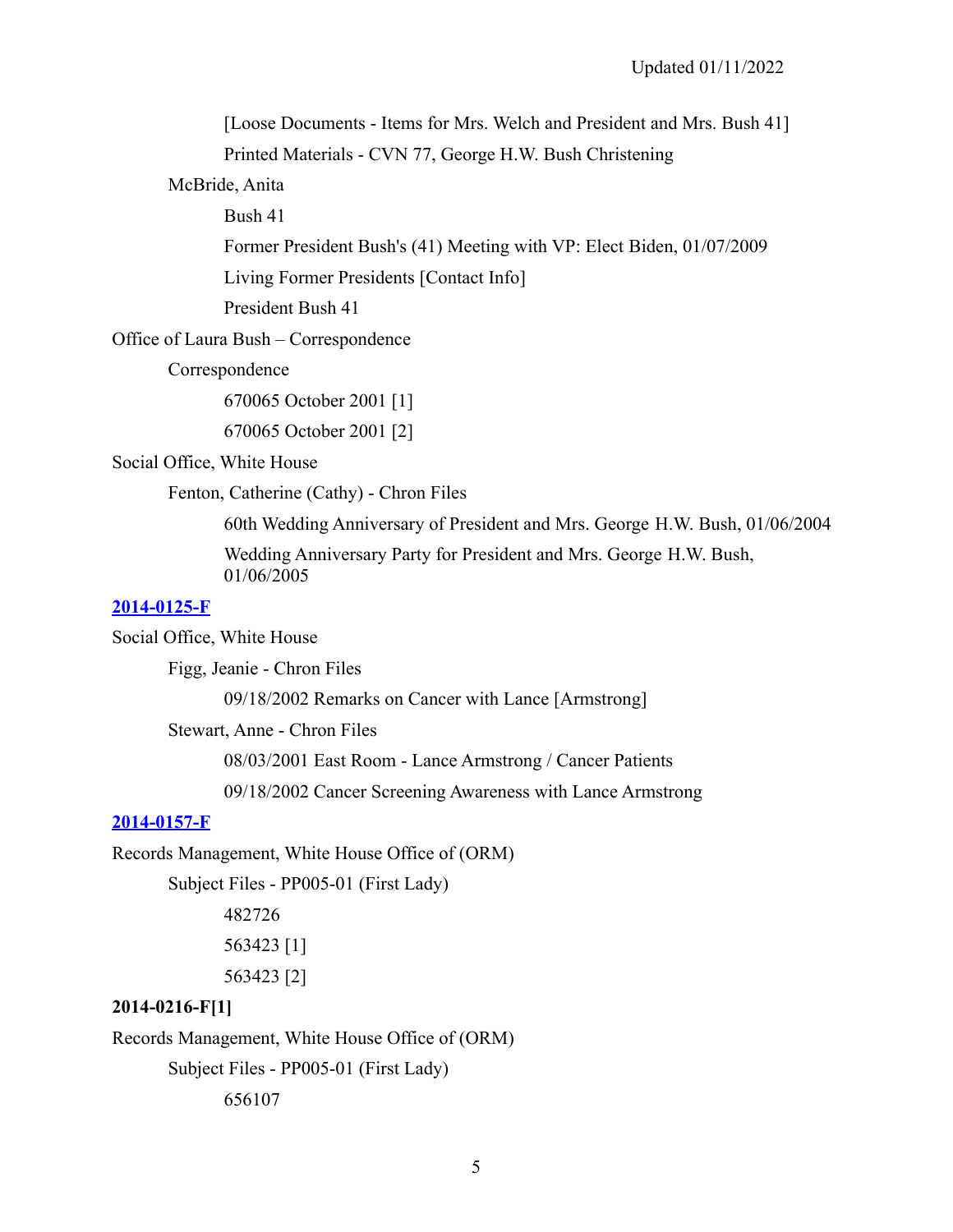Subject Files - TR003 (Trips Made by the First Lady) 684897

Social Office, White House

Hargraves, Catherine (Cathy) - Chron Files

10/28/2007 Gonzales Farewell Dinner

## **[2014-0299-F](https://www.georgewbushlibrary.gov/research/finding-aids/foia-requests/2014-0299-f-correspondence-president-jimmy-carter-or-rosalynn-carter-and-george-w-bush-well-speeches)**

Records Management, White House Office of (ORM)

Subject Files - PP005-01 (First Lady)

## **2014-0483-F**

Office of Laura Bush - Correspondence

Becker, Emmaley

[Christmas Card from Alex Anderson]

[Christmas Card from Anna Cooper]

[Christmas Card from Antonio Salas Jr.]

[Christmas Card from Ariana Mei Abordo]

[Christmas Card from Betty and Cody Ballard]

[Christmas Card from Brookston Johnson]

[Christmas Card from Canton High School]

[Christmas Card from Colin Coulter]

[Christmas Card from Farah Sickman]

[Christmas Card from Jackson Streets]

[Christmas Card from Jamie Walton]

[Christmas Card from Jordan Huffman]

[Christmas Card from Karlee Johnson]

[Christmas Card from Kaylee Moore]

[Christmas Card from Kimberly and Stephanie Chance]

[Christmas Card from Layla Anzaldua]

[Christmas Card from Luke Bussey]

[Christmas Card from Marcela Kovacs]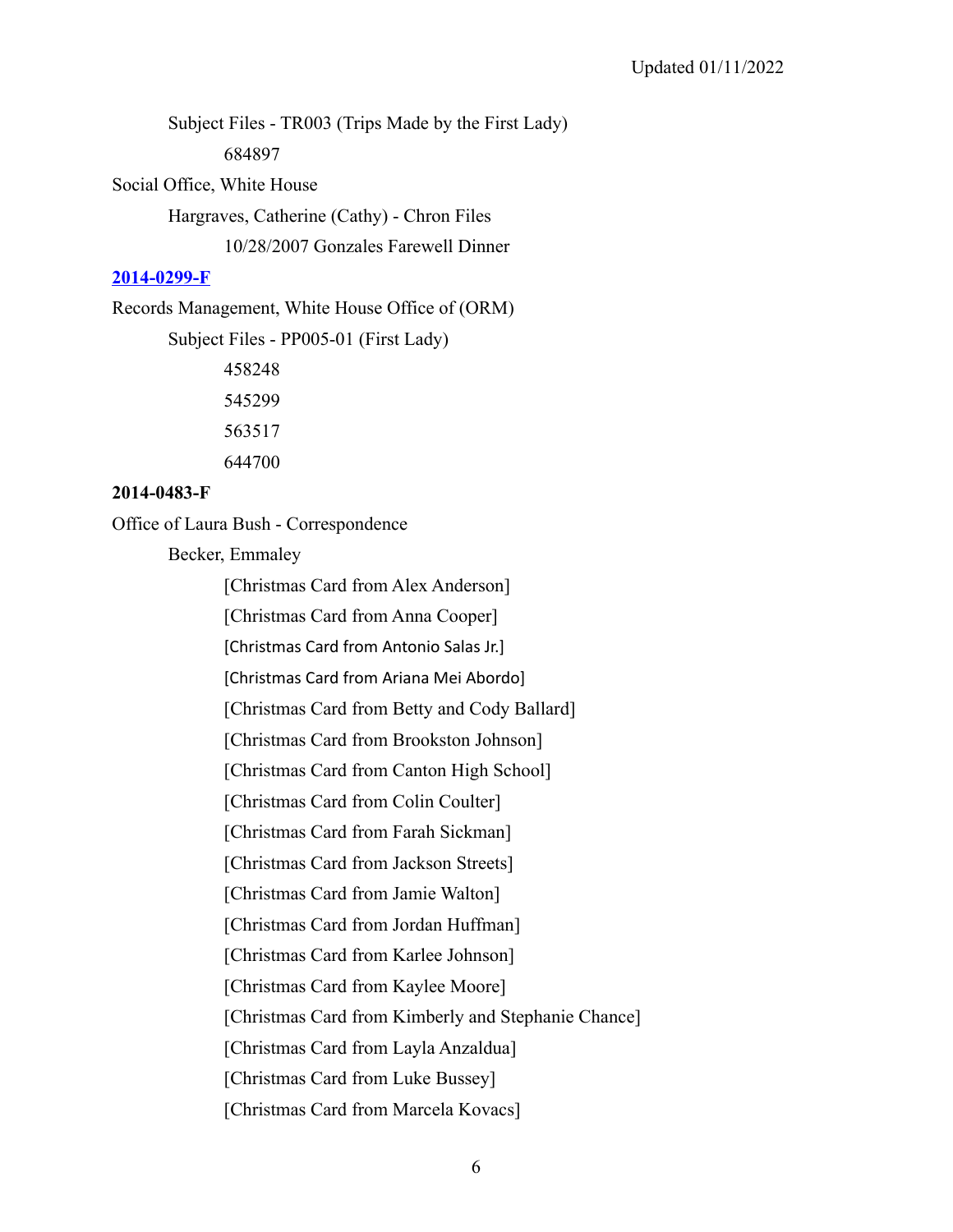[Christmas Card from Rachel Leach] [Christmas Card from Rebecca Webster] [Christmas Card from Rosy and Jennifer Labrada] [Christmas Card from Ruben Hinojosa Elementary School] [Christmas Card from Samantha Shankles] [Christmas Card from Tamra Cobb] [Christmas Card from Tate Mowrey] [Christmas Cards from Cal Farley's Boys Ranch]

## **[2014-0539-F](https://www.georgewbushlibrary.gov/research/finding-aids/foia-requests/2014-0539-f-communication-between-president-george-w-bush-and-martin-omalley)**

Office of Laura Bush - Correspondence

Correspondence

670256 October 2001

#### **2014-0570-F**

Office of Laura Bush

Higgins, Stefanie

President Putin Visit, The Ranch, 11/04/2001

#### Social Office, White House

Figg, Jeanie - Chron Files

11/13/2001 - 11/15/2001 – Putin

Stewart, Anne - Chron Files

11/13/2001 - President of Russia Putin Working Lunch

11/13/2001 - Russia Lunch - Mrs. Putin

11/14/2001 - President Putin Ranch Dinner [1]

11/14/2001 - President Putin Ranch Dinner [2]

## **2015-0001-F**

Records Management, White House Office of (ORM)

Alpha Files - PP005-01 (First Lady)

767770 Misty Marshall Outgoing Letters with Various Dates and Various Subjects Folder 2<sup>[1]</sup>

767770 Misty Marshall Outgoing Letters with Various Dates and Various Subjects Folder 2 [2]

## **[2015-0037-F](https://www.georgewbushlibrary.gov/research/finding-aids/foia-requests/2015-0037-f-records-related-james-dobson)**

Records Management, White House Office of (ORM)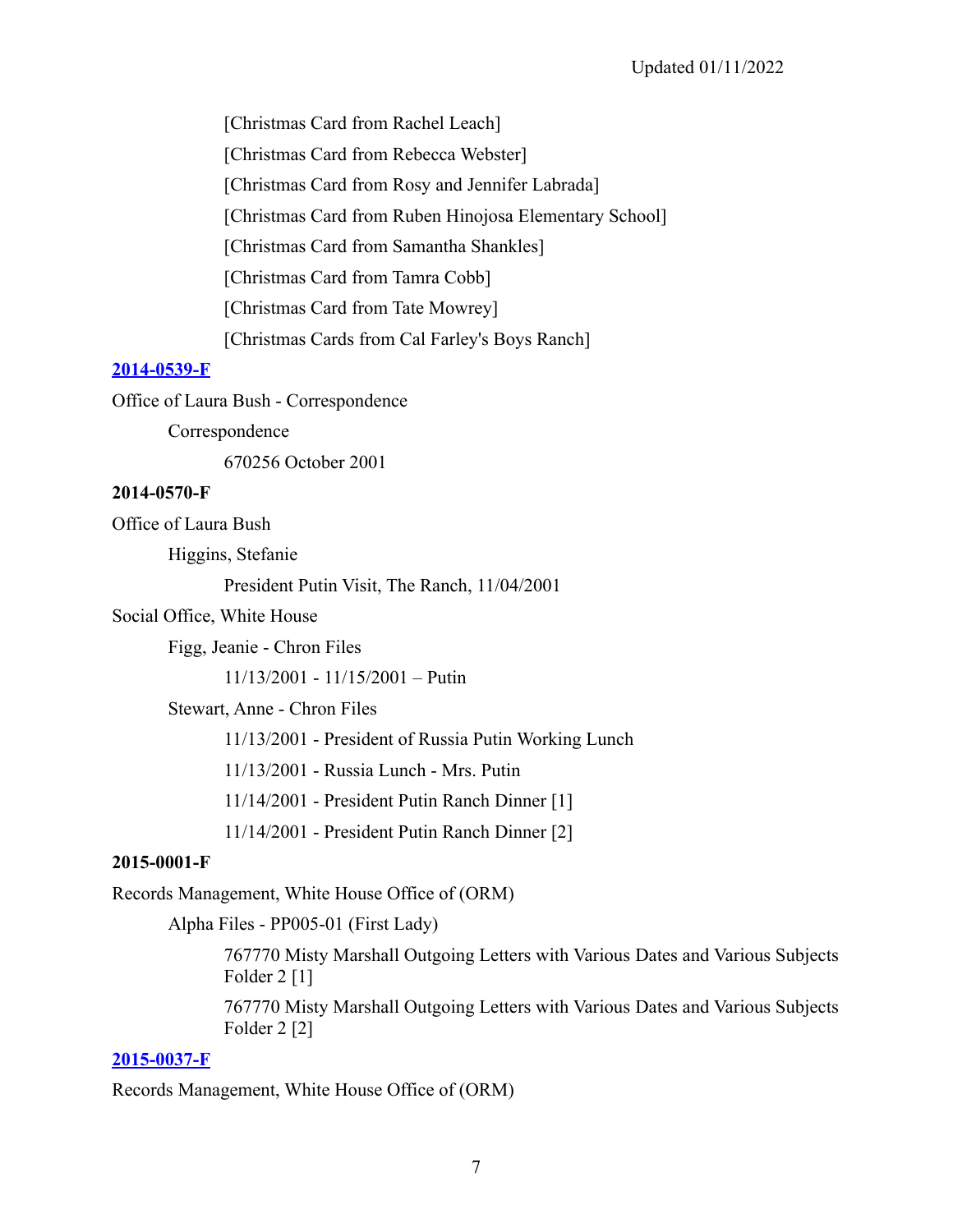Subject Files - PP005-01 (First Lady)

457108

492009

#### **2015-0039-F**

Records Management, White House Office of (ORM)

Subject Files - PP005-01 (First Lady)

#### **[2015-0140-F](https://www.georgewbushlibrary.gov/research/finding-aids/foia-requests/2015-0140-f-films-screened-president-george-w-bush)**

Office of Laura Bush – Chief of Staff

McBride, Anita - Chron Files

04/05/2006 - Voyage to Kure

06/11/2006 - "Broken Trail" Screening

10/29/2006 - Children of Glory Hungarian Dinner & Movie Screening

02/19/2007 - Screening of Amazing Grace

09/16/2007 - Kite Runner Screening

10/11/2007 - Ballou Screening

07/27/2008 - "The Perfect Game" Movie Screening

Movie Screenings

Office of Laura Bush – Press

Johndroe, Gordon - Chron Files

04/09/2001 - Movie Night

Office of Laura Bush – Projects and Policy

Hagar, Leslie

DVD - Ballou High School Screening 10/11/2007

Harder, Cherie - Chron Files

02/23/2007 - Screening: Amazing Grace

Social Office, White House

DeCamp, Mary (Missy) - Chron Files

06/08/2005 - Cinderella Man Screening and Dinner

06/08/2005 - Movie - Cinderella Man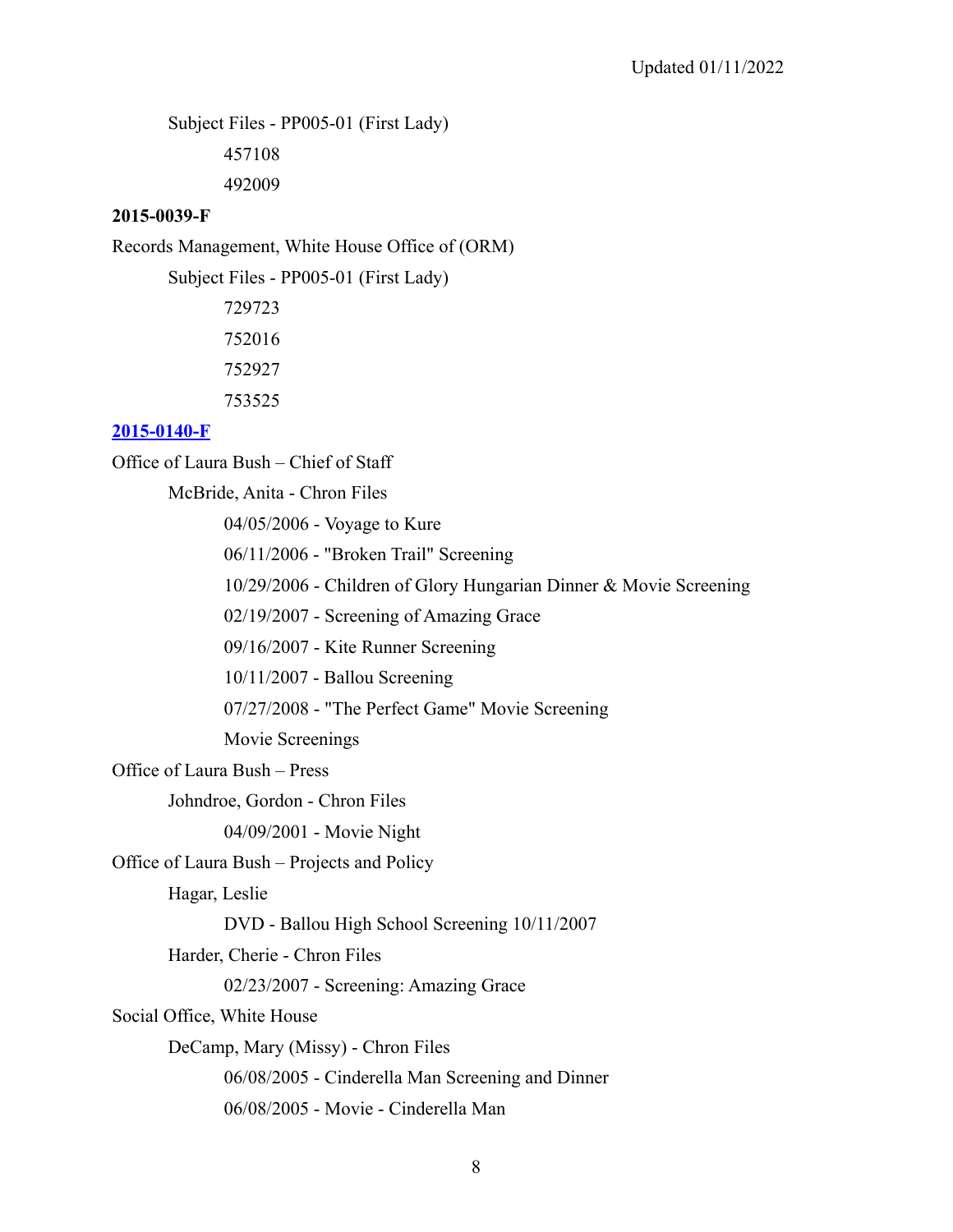02/22/2006 - Screening - Glory Road

04/05/2006 - Voyage to Kure

05/30/2006 - United 93 Screening

06/11/2006 - Broken Trail

10/29/2006 - Children of Glory Dinner & Screening

#### Event Files

02/01/2001 - Varian's War Movie Night

03/07/2001 - Movie Night

Fenton, Catherine (Cathy) - Chron Files

02/26/2002 - We Were Soldiers

01/10/2003 - Dinner & Movie Night "Chicago"

07/21/2003 - Seabiscuit Movie Party

09/10/2003 - Buffet and Movie Night "Twin Towers"

Figg, Jeanie - Chron Files

04/23/2002 – Movie

Hargraves, Catherine (Cathy) - Chron Files

09/16/2007 - Dinner and Movie Screening - Kite Runner

Huddleston, Caroline - Chron Files

07/21/2003 - Seabiscuit

09/10/2003 - Twin Towers Movie

02/22/2006 - Dinner and Screening of "Glory Road" [1]

02/22/2006 - Dinner and Screening of "Glory Road" [2]

02/22/2006 - Glory Road Screening

Irons, A. Kate - Chron Files

04/05/2006 - Voyage to Kure Dinner and Screening

05/30/2006 - Screening of "United 93"

06/11/2006 - Screening of Broken Trail

10/29/2006 - Dinner and Screening of "Children of Glory" [1]

10/29/2006 - Dinner and Screening of "Children of Glory" [2]

02/09/2007 - Screening of Amazing Grace

10/11/2007 - Film Screening of Ballou

Jackson, Sally - Chron Files

03/30/2008 - Movie Screening: Horton Hears a Who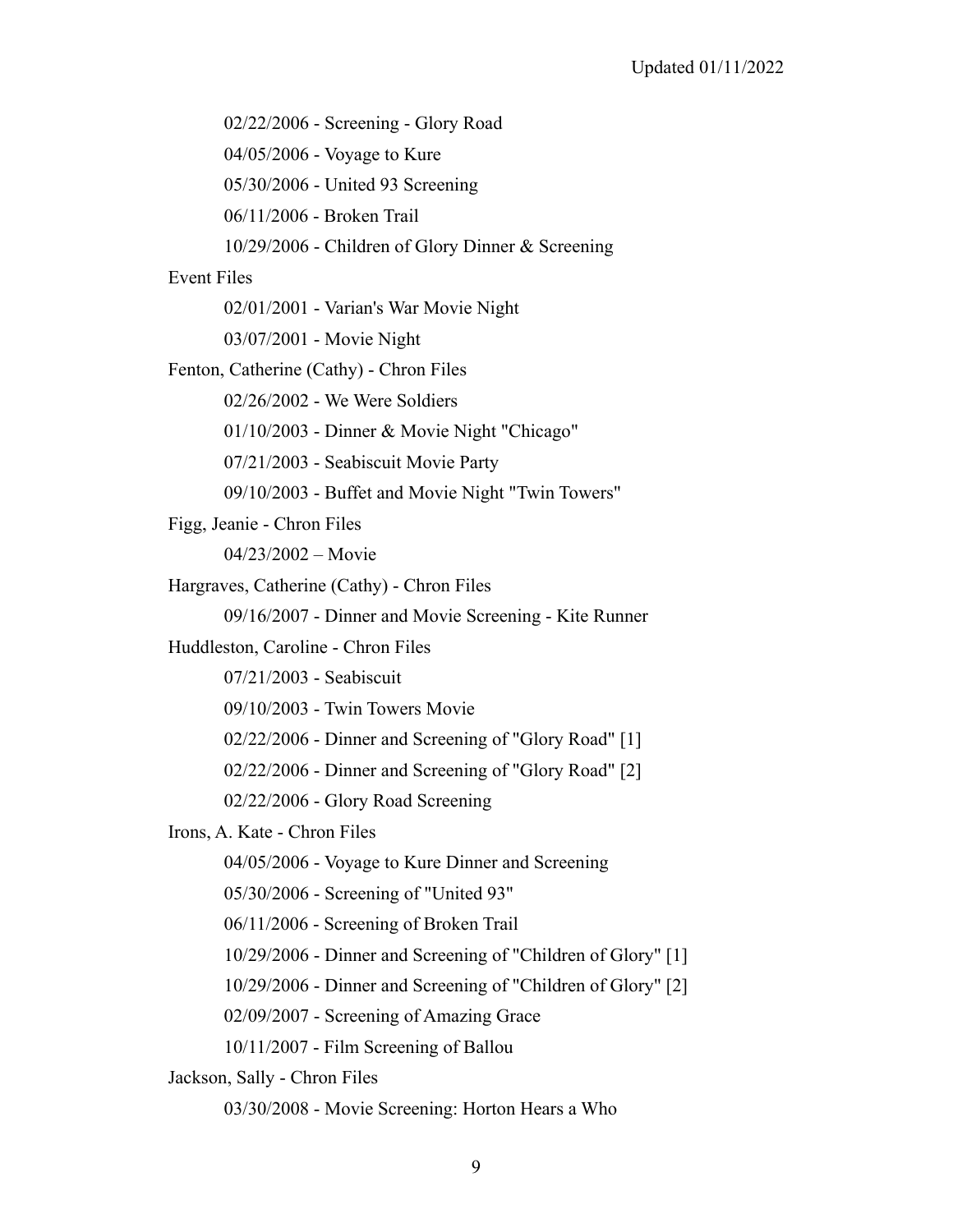07/26/2008 - Movie Screening - "The Perfect Game"

[01/04/2009 -] Tales of Despereaux

01/04/2009 - Movie Screening: Tales of Despereaux

01/10/2009 at 2PM - Movie Screening: Marley and Me

Stewart, Anne - Chron Files

02/01/2001 - Movie Party

02/01/2001 - Movie Party - Theater - East Wing

03/07/2001 - Movie - Varian's War - Holocaust Film

03/25/2001- Movie Night "The Mexican"

04/09/2001 - Movie Night "61"

05/16/2001 - "Terrible Hours" Movie

02/26/2002 - Movie - "We Were Soldiers"

04/23/2002 - Movie "The Rookie"

Thornton, Dorothy (Dori) - Chron Files

09/16/2007 - Dinner and Screening of The Kite Runner

Turner, Tanya - Chron Files

06/08/2005 - Dinner/Movie

Zantzinger, Amy - Chron Files

02/22/2006 - Glory Road Dinner and Movie [1]

02/22/2006 - Glory Road Dinner and Movie [2]

04/05/2006 - Screening Oceans Film "Voyage to Kure"

05/30/2006 - Screening - "Flight 93"

06/11/2006 - Broken Trail Screening and Dinner

10/29/2006 - Dinner and Screening "Children of Glory"

02/19/2007 - Screening of Amazing Grace

09/16/2007 - Dinner and Screening of The Kite Runner

10/11/2007 - Screening of Ballou

07/27/2008 - Screening of The Perfect Game and Dinner

#### **[2015-0192-F](https://www.georgewbushlibrary.gov/research/finding-aids/foia-requests/2015-0192-f-thank-you-notes-and-acknowledgement-liberian-gifts)**

Records Management, White House Office of (ORM)

Subject Files - PP005-01 (First Lady)

748059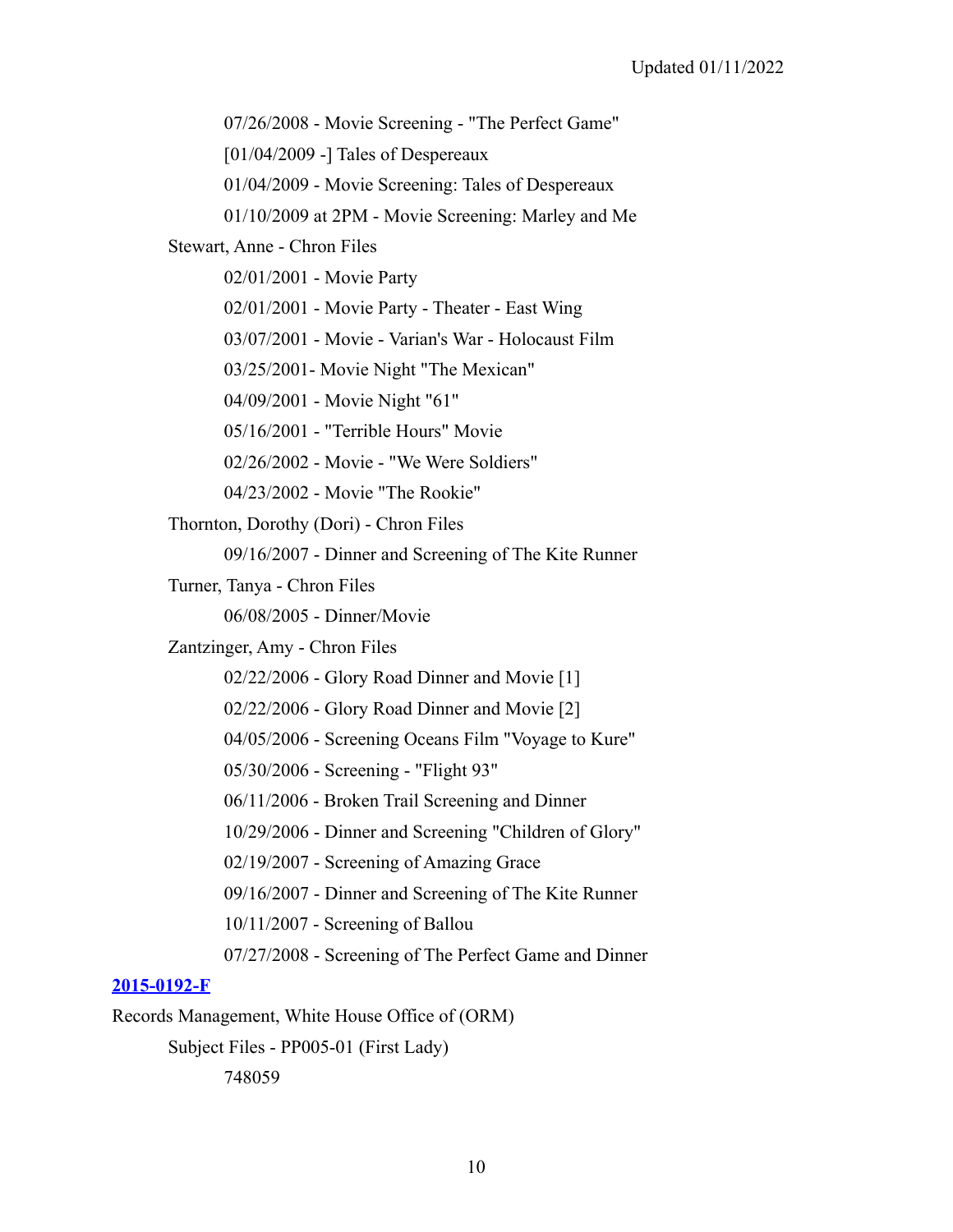## **2016-0025-F**

Records Management, White House Office of (ORM)

Alpha Files - PP005-01 (First Lady)

659904 January Zell [1]

659904 January Zell [2]

Subject Files - PP005-01 (First Lady)

622242 639840 663577

## **2016-0045-F**

Office of Laura Bush - Projects and Policy

Trenolone, Anne

Latin America [1]

Latin America [2]

Latin America [3]

Binder - Schedule for the Trip of the President and Mrs. Bush to Latin America, 03/21/2002 - 03/24/2002 [1]

Binder - Schedule for the Trip of the President and Mrs. Bush to Latin America, 03/21/2002 - 03/24/2002 [2]

Binder - Schedule for the Trip of the President and Mrs. Bush to Latin America 03/21/2002 - 03/24/2002 in Mexico, Peru, and El Salvador [1]

Binder - Schedule for the Trip of the President and Mrs. Bush to Latin America 03/21/2002 - 03/24/2002 in Mexico, Peru, and El Salvador [2]

Trip of the President to Mexico, Peru, & El Salvador, 03/21/2002 - 03/24/2002

## **2016-0049-F**

Records Management, White House Office of (ORM)

Alpha Files - PP005-01 (First Lady)

715466 Mrs. Bush Has Seen Folder 233 [1]

715466 Mrs. Bush Has Seen Folder 233 [2]

715466 Mrs. Bush Has Seen Folder 233 [3]

715466 Mrs. Bush Has Seen Folder 233 [4]

715466 Mrs. Bush Has Seen Folder 233 [5]

745055, Mrs. Bush Has Seen/Read Mail, Folder 2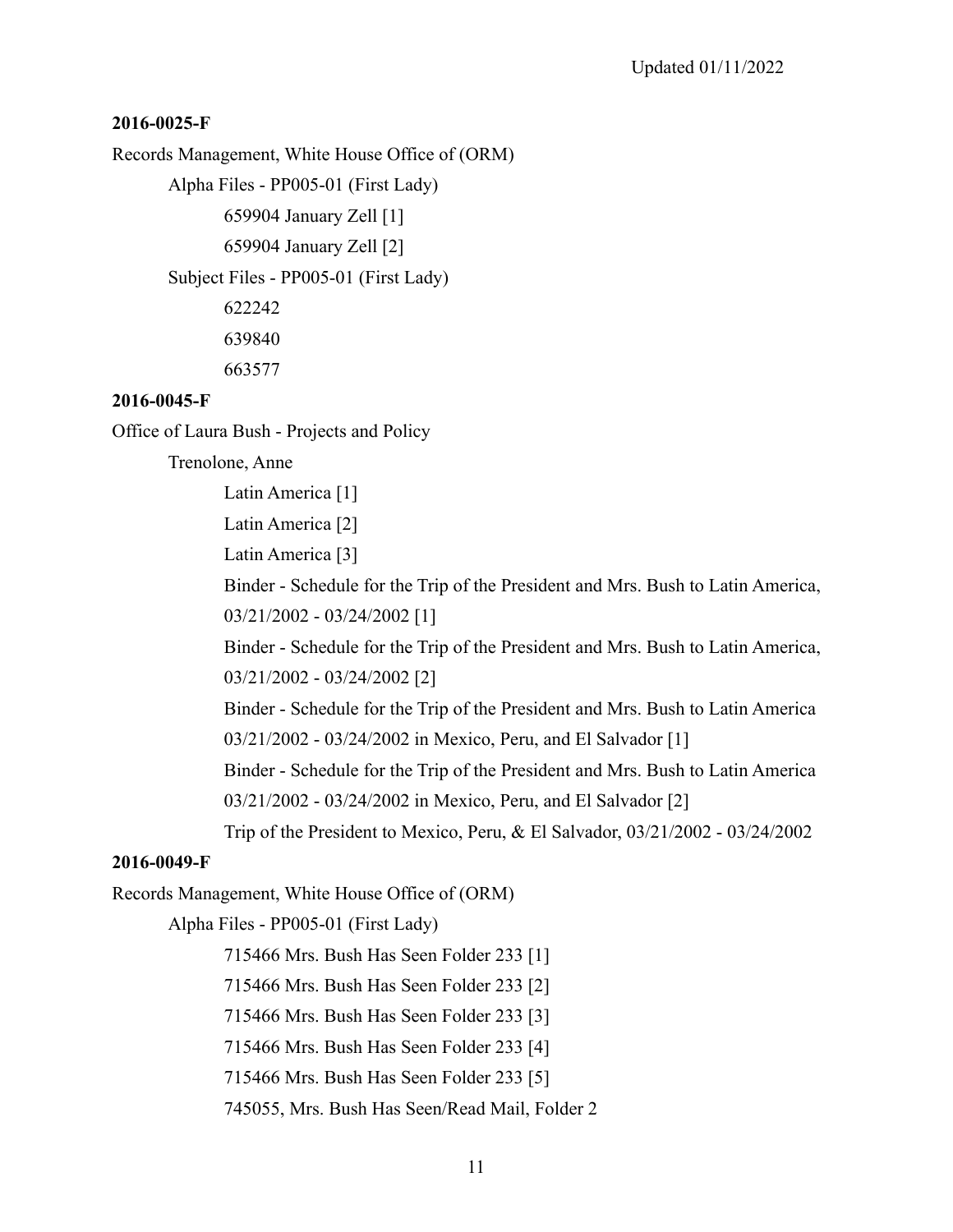#### **2016-0114-F**

#### Social Office

Irons, A. Kate - Chron Files

10/17/2006 - Bill Signing: Military Commissions Act of 2006

#### **[2016-0227-F](-https://www.georgewbushlibrary.gov/research/finding-aids/foia-requests/2016-0227-f-textual-records-relating-donald-trump-andor-trump-organization)**

Records Management, White House Office of (ORM)

Subject Files - PP005-01 (First Lady)

600173 671438 674476

#### **2016-0383-F**

#### Social Office

Fenton, Catherine (Cathy) - Chron Files

Luncheon in Honor of Italian Prime Minister, Silvio Berlusconi, 01/30/2003 [1]

Luncheon in Honor of Italian Prime Minister, Silvio Berlusconi, 01/30/2003 [2]

#### **[2017-0096-F](https://www.georgewbushlibrary.gov/research/finding-aids/foia-requests/2017-0096-f-textual-records-1966-film-battle-algiers)**

Records Management, White House Office of (ORM)

Subject Files - PP005-01 (First Lady)

523710

#### **2017-0129-F**

Records Management, White House Office of

Subject Files - PP005-01 (First Lady)

## **2017-0147-F**

Records Management, White House Office of

Alpha Files - PP005-01 (First Lady)

681718 First Lady Has Seen Folder 149 [1]

681718 First Lady Has Seen Folder 149 [2]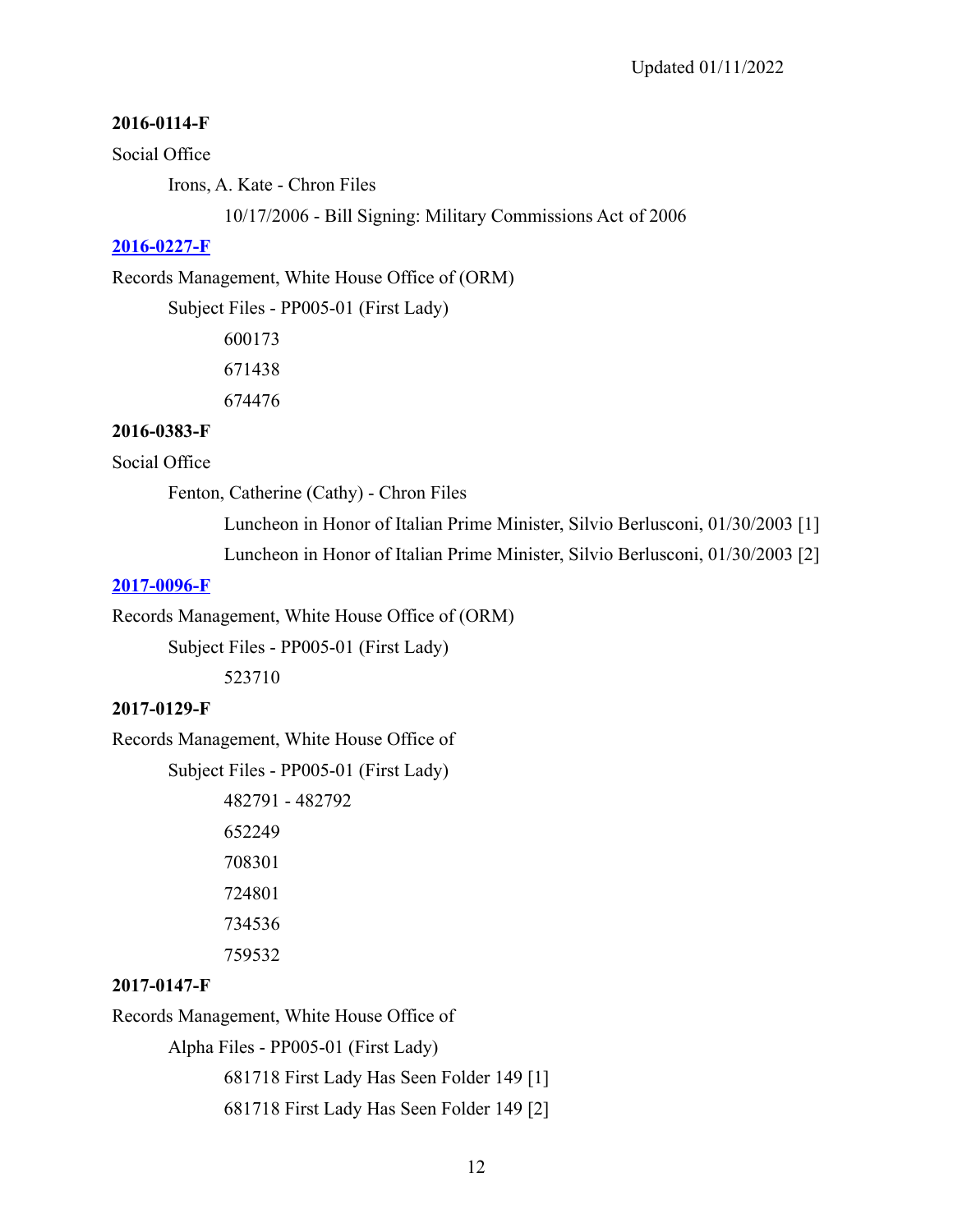## **2018-0158-F**

Records Management, White House Office of

Subject Files - PP005-01 (First Lady)

742226

## **2018-0169-F**

Records Management, White House Office of (ORM)

Alpha Files - PP005-01 (First Lady)

687538 Folder 184 [1]

687538 Folder 184 [2]

Subject Files - PP005-01 (First Lady)

699466

## **2019-0049-F**

Records Management, White House Office of (ORM)

Alpha Files - PP005-01 (First Lady)

751474 Misty Marshall Outgoing Letters with Various Dates and Subjects

Subject Files - PP005-01 (First Lady)

695591

## **2019-0156-F**

Office of Laura Bush - Chief of Staff

McBride, Anita

Binder - Camp David Guest List, 2001-2008

## **Bulk Materials**

Materials from these collections were created in bulk quantities for use at White House events, for dissemination to the public or government officials, or for the support of administrative functions. Items often appear in the collection numerous times because they were located in boxes attributed to different offices within the White House.

 $Box #$ 

## *Bush 43 Sample Collection*

| <b>Bulk Pallet Sampling</b>                                        |   |
|--------------------------------------------------------------------|---|
| Lithograph – Inauguration Portrait of the President and First Lady | 3 |
| Response Cards - Laura Bush                                        |   |
| Office of Laura Bush                                               |   |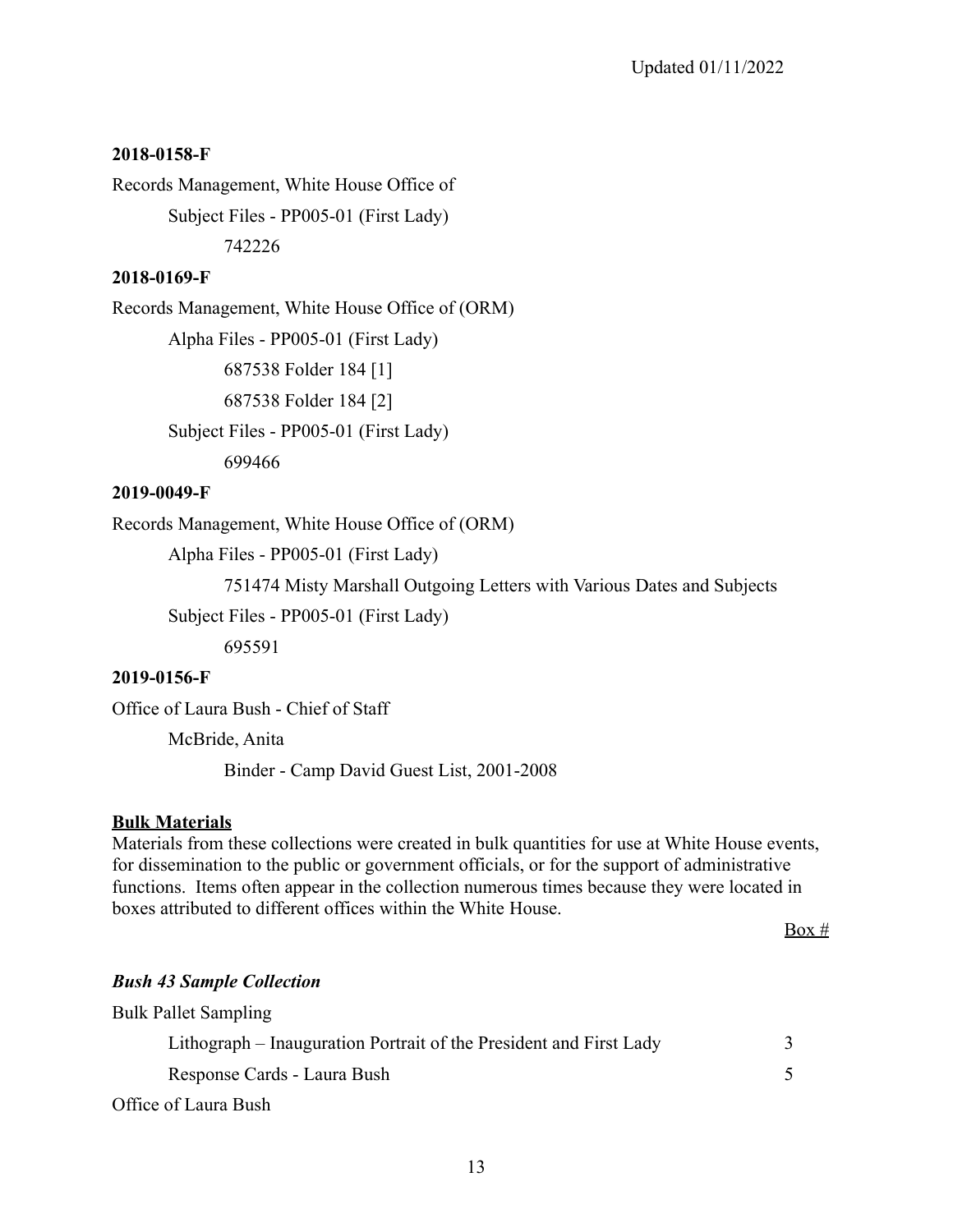| Printed Materials - National Book Festival, 2008, Discovering Great Places Through |                |
|------------------------------------------------------------------------------------|----------------|
| Reading                                                                            | 2              |
| Printed Materials - The 55th Presidential Inaugural Coloring Book                  | 2              |
| Programs - National Book Festival, 09/27/2008                                      | 2              |
| Office of Laura Bush – Chief of Staff                                              |                |
| <b>Assorted Compliment Cards and Envelopes</b>                                     | $\overline{2}$ |
| Facsimile Signatures - Laura Bush                                                  | 2              |
| Invitations - 2005 Inaugural Events Packet with Tickets                            | 2              |
| Invitations - 2005 Inaugural Events Packets [1]                                    | 2              |
| Invitations - 2005 Inaugural Events Packets [2]                                    | 2              |
| Invitations - 2005 Inaugural Events Packets [3]                                    | 2              |
| Invitations - 2005 Inaugural Events Packets for Congress [1]                       | 2              |
| Invitations - 2005 Inaugural Events Packets for Congress [2]                       | 2              |
| Invitations - 2005 Inaugural Events Packets for Congress [3]                       | 3              |
| Programs - Holidays at the White House, 2008                                       | 3              |
| Response Cards - Holiday Season                                                    | 3              |
| Stationery - Blank Laura Bush with White House                                     | 3              |
| <b>Stationery - Embossed White House</b>                                           | 3              |
| Office of Laura Bush – Correspondence                                              |                |
| Baseball Cards - Laura Bush in Lavender Suit                                       | 3              |
| Baseball Cards - Laura Bush in Purple Suit                                         | 3              |
| Baseball Cards - Laura Bush in Red Suit [Folder 1]                                 | 3              |
| Baseball Cards - Laura Bush in Red Suit [Folder 2]                                 | 3              |
| Cards - Season's Greetings from President and Mrs. Bush, 2008                      | 3              |
| Compliment Cards - Laura Bush [Folder 1]                                           | 3              |
| Compliment Cards - Laura Bush [Folder 2]                                           | 3              |
| Compliment Cards - Laura Bush [Folder 3]                                           | 3              |
| Compliment Cards - Laura Bush [Folder 4]                                           | 3              |
| Compliment Cards - The President [Folder 1]                                        | 3              |
| Compliment Cards - The President [Folder 2]                                        | 3              |
| Compliment Cards - The President and Mrs. Bush [Folder 1]                          | 3              |
| Compliment Cards - The President and Mrs. Bush [Folder 2]                          | 3              |
| Compliment Cards - The President and Mrs. Bush [Folder 3]                          | 3              |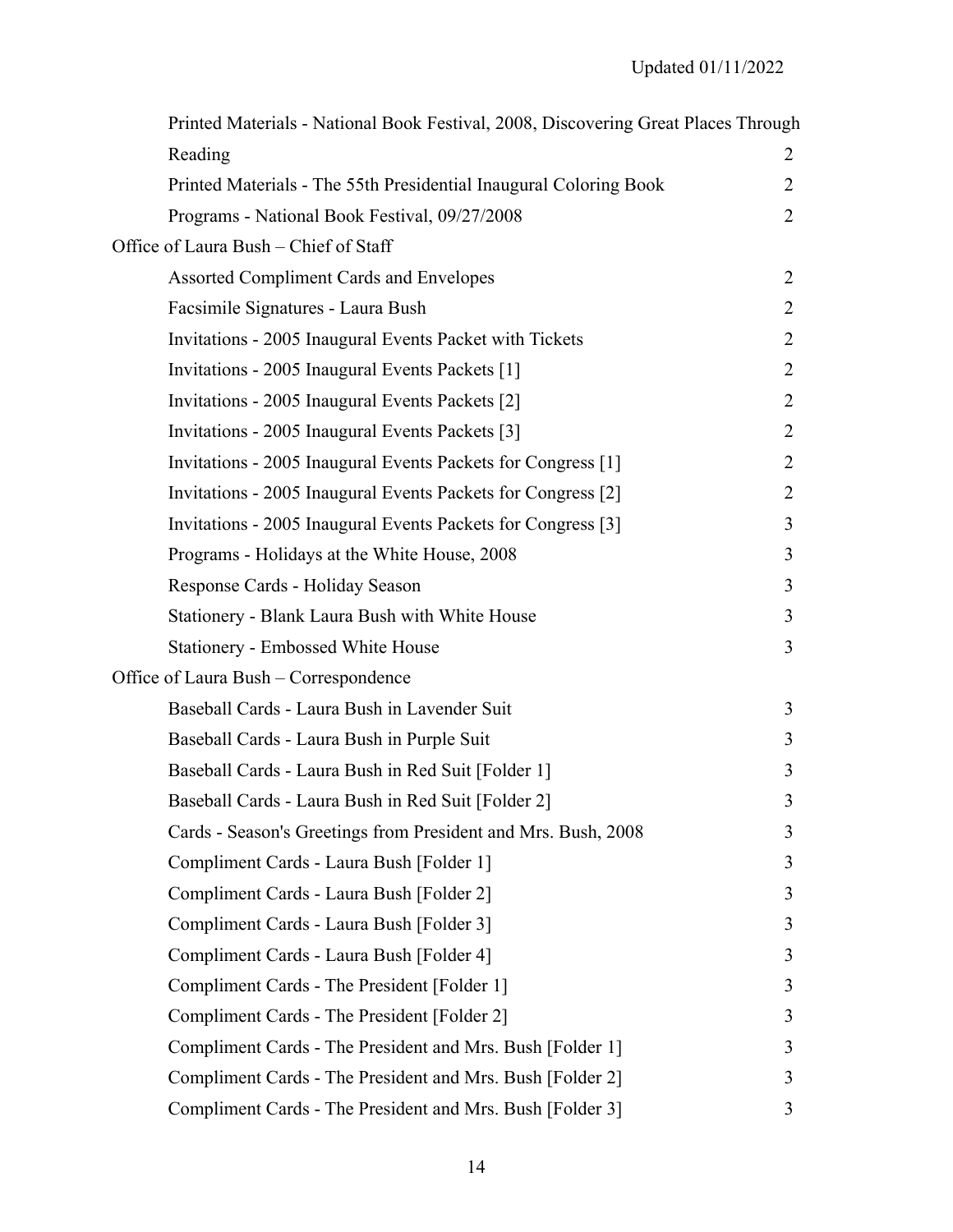| Facsimile Signature Cards - Laura Bush                                          | 4              |
|---------------------------------------------------------------------------------|----------------|
| Holiday Cards 2001                                                              | 4              |
| Holiday Cards 2002                                                              | 4              |
| Holiday Cards 2003                                                              | 4              |
| Holiday Cards 2004                                                              | 4              |
| Holiday Cards 2005                                                              | $\overline{4}$ |
| Holiday Cards 2006                                                              | 4              |
| Holiday Cards 2007                                                              | 4              |
| Holiday Cards 2008                                                              | $\overline{4}$ |
| Letters - Military Spouses Day, 2008                                            | 4              |
| Lithographs - Bush Family at 2005 Inauguration                                  | 4              |
| Lithographs - George W. Bush and Laura Bush [Folder 1]                          | 4              |
| Lithographs - George W. Bush and Laura Bush [Folder 2]                          | 4              |
| Lithographs - George W. Bush and Laura Bush [Folder 3]                          | $\overline{4}$ |
| Lithographs - George W. Bush and Laura Bush [Folder 4]                          | 4              |
| Lithographs - Laura Bush in Black Suit [Folder 1]                               | 4              |
| Lithographs - Laura Bush in Black Suit [Folder 2]                               | $\overline{4}$ |
| Lithographs - Laura Bush in front of 50 States Quilt (Photo Courtesy US Senate) | 4              |
| Lithographs - Laura Bush in Lavender Suit [Folder 1]                            | 4              |
| Lithographs - Laura Bush in Lavender Suit [Folder 2]                            | 4              |
| Lithographs - Laura Bush in Lavender Suit [Folder 3]                            | 4              |
| Lithographs - Laura Bush in Lavender Suit [Folder 4]                            | 4              |
| Lithographs - Laura Bush in Lavender Suit [Folder 5]                            | 4              |
| Lithographs - Laura Bush in Orange Suit                                         | 4              |
| Lithographs - Laura Bush in Pink Suit [Folder 1]                                | 4              |
| Lithographs - Laura Bush in Pink Suit [Folder 2]                                | 4              |
| Lithographs - Laura Bush in Purple Suit [Folder 1]                              | 4              |
| Lithographs - Laura Bush in Purple Suit [Folder 2]                              | 4              |
| Lithographs - Laura Bush in Teal Suit [Folder 1]                                | 4              |
| Lithographs - Laura Bush in Teal Suit [Folder 2]                                | 4              |
| Lithographs - Laura Bush in White Suit                                          | 4              |
| Lithographs - Laura Bush with Big Bird and Elmo                                 | 4              |
| Lithographs - President and Mrs. Bush at 2001 Inaugural Ball                    | 4              |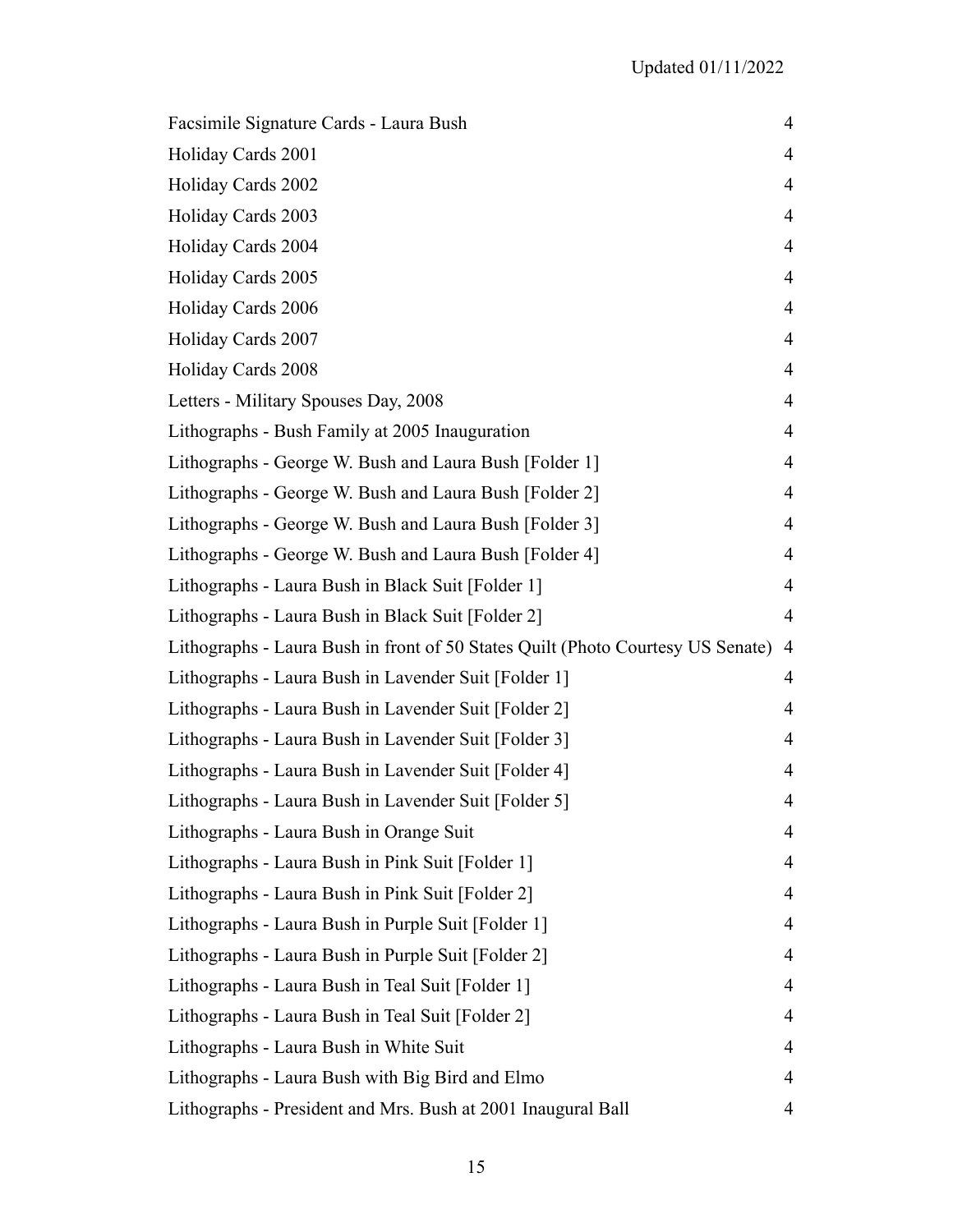| Lithographs - President and Mrs. Bush, Christmas 2007                                                                             | 4              |
|-----------------------------------------------------------------------------------------------------------------------------------|----------------|
| Printed Materials - Biography of Laura Welch Bush                                                                                 | $\overline{4}$ |
| Printed Materials - Biography of Laura Welch Bush, Braille/Large Print Edition                                                    | $\overline{4}$ |
| Printed Materials - National Book Festival, 2007 Flier                                                                            | 5              |
| Programs - White House Conference on Helping America's Youth                                                                      | 5              |
| Programs - The White House Conference on Global Literacy, 09/18/2006                                                              | 6              |
| Recipe Cards [Folder 1]                                                                                                           | 6              |
| Recipe Cards [Folder 2]                                                                                                           | 6              |
| Recipe Cards [Folder 3]                                                                                                           | 6              |
| Recipe Cards [Folder 4]                                                                                                           | 6              |
| Recipe Card Pack - President's Pecan Pie, Black Eyed Peas, Whole Wheat Rigatoni,<br>Texas Meat Marinade, Wild Mushroom Soup       | 6              |
| Recipe Card Pack - Spicy Cheese Grits, President's Pecan Pie, Black Eyed Peas, Wild<br>Mushroom Soup, Carrot-Ginger Soup          | 6              |
| Recipe Card Pack - Spicy Mashed Sweet Potatoes, Spicy Cheese Grits, Wild Mushroom<br>Soup, President's Pecan Pie, Black Eyed Peas | 6              |
| Response Cards - 50th Wedding Anniversary                                                                                         | 6              |
| Response Cards - Celebrating your arrival                                                                                         | 6              |
| Response Cards - Congratulations on your graduation                                                                               | 6              |
| Response Cards - Engagement [includes envelopes]                                                                                  | 6              |
| Response Cards - Graduation from Laura W. Bush Elementary                                                                         | 6              |
| Response Cards - Holiday Season [includes envelopes] [Folder 1]                                                                   | 6              |
| Response Cards - Holiday Season [includes envelopes] [Folder 2]                                                                   | 6              |
| Response Cards - Holiday Season [Folder 3]                                                                                        | 6              |
| Response Cards - Holiday Season [Folder 4]                                                                                        | 6              |
| Response Cards - Holiday Season [Folder 5]                                                                                        | 6              |
| Response Cards - Mail Screening Delay                                                                                             | 6              |
| Response Cards - Photo Office                                                                                                     | 6              |
| Response Cards - September 11 <sup>th</sup>                                                                                       | 6              |
| Response Cards - Shared Information with Appropriate Members of Staff [Denise]<br>Bradley]                                        | 6              |
| Response Cards - Shared Information with Appropriate Members of Staff [Misty<br>Marshall]                                         | 6              |
| Response Cards - Surgery Acknowledgement [Folder 1]                                                                               | 6              |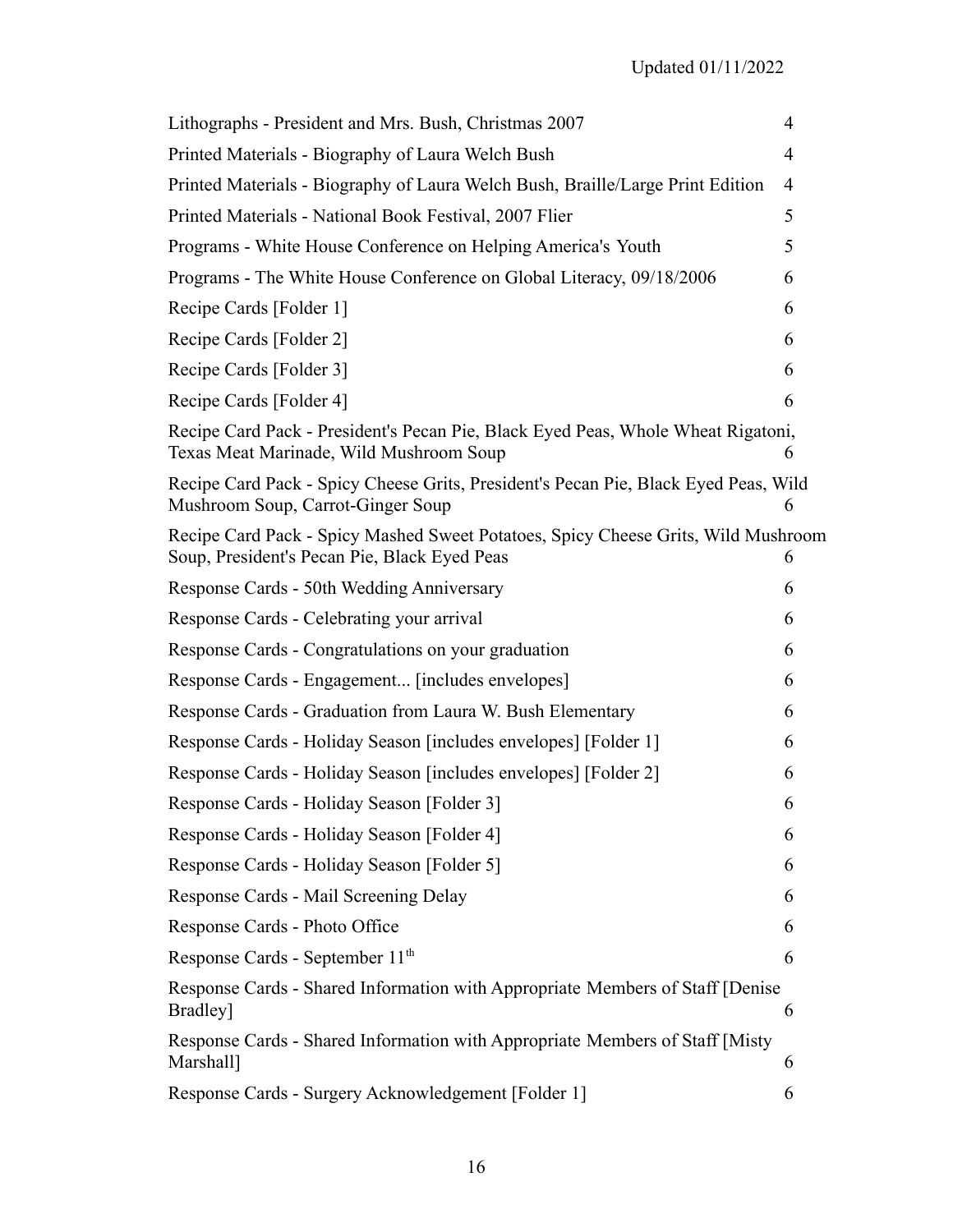| Response Cards - Surgery Acknowledgement [Folder 2]                                                           | 6 |
|---------------------------------------------------------------------------------------------------------------|---|
| Response Cards - Thank you for sending information about your program                                         | 6 |
| Response Cards - Thank you for Sympathy regarding the loss of dog, Spot                                       | 6 |
|                                                                                                               | 6 |
| Response Cards - Thank you for your gift                                                                      |   |
| Response Cards - Wedding [includes envelopes]                                                                 | 6 |
| Response Cards - Your correspondence has only recently arrived                                                | 6 |
| Response Cards - Your warm thoughts for my good health                                                        | 6 |
| Office of Laura Bush – Projects and Policy                                                                    |   |
| Invitations - 2007 Preserve America Presidential Awards                                                       | 7 |
| Invitations - Hal Holbrook's Mark Twain Tonight, 11/29/2001 [includes envelopes]                              | Ί |
| Menus - Luncheon for the White House Conference on Global Literacy, 09/18/2006                                |   |
| Packets - Helping America's Youth Regional Conference, Denver, CO, 08/03/2006 -<br>08/04/2006                 |   |
| Packets - Helping America's Youth Regional Conference, Nashville, TN, 04/11/2007 -<br>04/12/2007              | 7 |
| Packets - White House Conference on Preparing Tomorrow's Teachers, 03/05/2002<br>[Folder 1]                   | 7 |
| Packets - White House Conference on Preparing Tomorrow's Teachers, 03/05/2002<br>[Folder 2]                   | 7 |
| Packets - White House Conference on Preparing Tomorrow's Teachers, 03/05/2002<br>[Folder 3]                   | 7 |
| Packets - White House Summit on Early Childhood Cognitive Development, 07/26/2001<br>$-07/27/2001$ [Folder 1] | 7 |
| Packets - White House Summit on Early Childhood Cognitive Development, 07/26/2001<br>$-07/27/2001$ [Folder 2] | 8 |
| Packets - White House Summit on Early Childhood Cognitive Development, 07/26/2001<br>$-07/27/2001$ [Folder 3] | 8 |
| Programs - 2006 Preserve America Presidential Awards, 05/01/2006                                              | 8 |
| Programs - Mark Twain Tonight, 11/29/2001                                                                     | 8 |
| Programs - National Book Festival, 2006                                                                       | 8 |
| Program - Visit of Gloria Macapagal-Arroyo, President of the Philippines, to the White<br>House, 05/19/2003   | 8 |
| Printed Materials - A Quality Teacher in Every Classroom, March 2002                                          | 8 |
| Printed Materials - 2002 National Awards for Museum and Library Service                                       | 8 |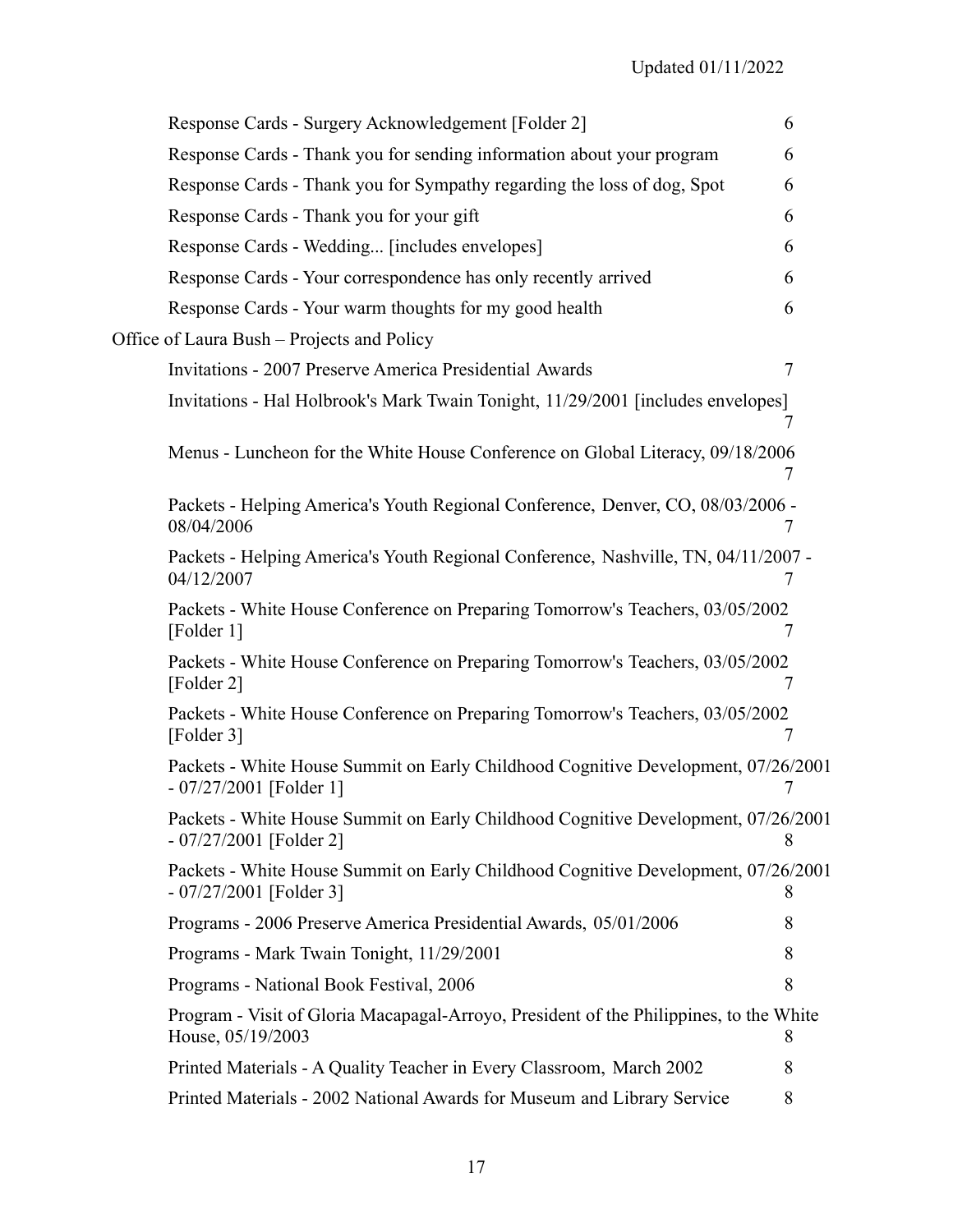| Printed Materials - Early Childhood Initiative: Ready to Read, Ready to Learn, Good<br>Start, Grow Smart, 07/29/2002 | 8. |
|----------------------------------------------------------------------------------------------------------------------|----|
| Printed Materials - Forging a New Partnership of Hope [No Child Left Behind]                                         | 8  |
| Printed Materials - Helping America's Youth Brochure                                                                 | 8  |
| Printed Materials - Helping America's Youth Note Paper                                                               | 8  |
| Printed Materials - Helping America's Youth Table Tents                                                              | 8  |
| Printed Materials - National Book Festival, 2005 Flier                                                               | 8  |
| Printed Materials - National Book Festival, 2006 Flier                                                               | 9  |
| Printed Materials - National Book Festival, 2007 Flier                                                               | 9  |
| Printed Materials - White House Conference on Character and Community, 06/19/2002                                    | 9  |
| Printed Materials - The White House Conference on Advancing Global Literacy,<br>09/18/2006                           | 9  |
| Printed Materials - The White House Conference on Helping America's Youth,<br>10/27/2005 [Folder 1]                  | 9  |
| Printed Materials - The White House Conference on Helping America's Youth,<br>10/27/2005 [Folder 2]                  | 9  |
| Printed Materials - The White House Conference on Helping America's Youth,<br>10/27/2005 [Folder 3]                  | 9  |
| Printed Materials - The White House Conference on School Libraries, Proceedings,<br>06/04/2002 [Folder 1]            | 9  |
| Printed Materials - The White House Conference on School Libraries, Proceedings,<br>06/04/2002 [Folder 2]            | 9  |
| Printed Materials - The White House Conference on School Libraries, Proceedings,<br>06/04/2002 [Folder 3]            | 10 |
| Printed Materials - The White House Summit on Early Childhood Cognitive<br>Development, 07/26/2001 - 07/27/2001      | 10 |
| Printed Materials - The White House Symposium on Advancing Global Literacy,<br>09/22/2008                            | 10 |
| Programs - 2008 Preserve America Presidential Awards                                                                 | 10 |
| Programs - Reception Announcing the Global Cultural Initiative, 09/25/2006                                           | 10 |
| Programs - Twentieth Anniversary of the Thelonius Monk Institute of Jazz, 09/14/2006                                 | 10 |
| Programs - The White House Colloquium on Libraries, Museums, and Lifelong Learning,<br>10/29/2002                    | 10 |
| Programs - The White House Conference on Global Literacy, 06/18/2006                                                 | 10 |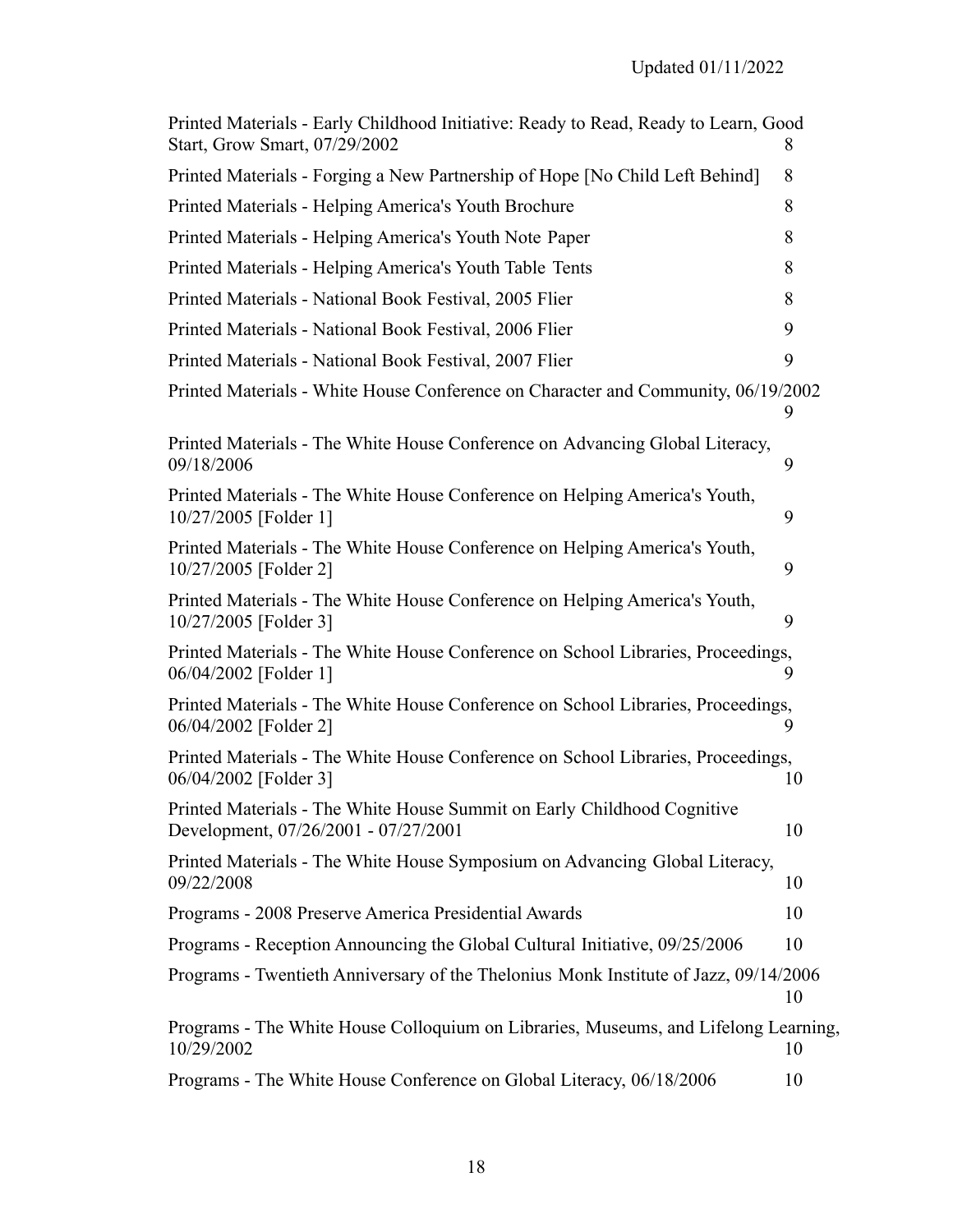| Programs - The White House Conference on Global Literacy Packets, 06/18/2006 [1]                                                 | 10           |  |
|----------------------------------------------------------------------------------------------------------------------------------|--------------|--|
| Programs - The White House Conference on Global Literacy Packets, 06/18/2006 [2]                                                 | 10           |  |
| Programs - The White House Symposium on Advancing Global Literacy, 09/22/2008                                                    | 10           |  |
| Recipe Cards                                                                                                                     | 10           |  |
| Office of Laura Bush – Scheduling                                                                                                |              |  |
| Credentials - Read All About It! Book Tour, 04/22/2008 - 04/25/2008                                                              | 10           |  |
| Credentials - Read All About It! Book Tour, 04/28/2008 - 05/23/2008                                                              | 10           |  |
| Letters - FLELE (First Lady Elementary Events) (School Year)                                                                     | 10           |  |
| Letters - FLOBE (First Lady Overcome By Events)                                                                                  | 10           |  |
| Letters - Read Across America Day                                                                                                | 10           |  |
| Letters - The Heart Truth                                                                                                        | 10           |  |
| Response Cards - From Deanna Ballard [Folder 1]                                                                                  | 11           |  |
| Response Cards - From Deanna Ballard [Folder 2]                                                                                  | 11           |  |
| Response Cards - Regrets from Allison Barrett                                                                                    | 11           |  |
| Response Cards - Regrets from January Zell                                                                                       | 11           |  |
| Response Cards - Regrets from Mary Elizabeth Farr                                                                                | 11           |  |
| Photo Office, White House                                                                                                        |              |  |
| Baseball Cards - Laura Bush                                                                                                      | 11           |  |
| Facsimile Signature Cards - George W. Bush and Laura Bush                                                                        | 11           |  |
| Lithographs - George W. and Laura Bush                                                                                           | 11           |  |
| Lithographs - George W. and Laura Bush with Dick and Lynne Cheney                                                                | 11           |  |
| Lithographs - Laura Bush [Folder 1]                                                                                              | 11           |  |
| Lithographs - Laura Bush [Folder 2]                                                                                              | 11           |  |
| <b>Calligraphy Office, White House</b>                                                                                           |              |  |
| <b>Printed Ephemera</b>                                                                                                          |              |  |
| Compliment Cards - Laura Bush [Folder 1]                                                                                         | $\mathbf{I}$ |  |
| Compliment Cards - Laura Bush [Folder 2]                                                                                         | 1            |  |
| 09/06/2001 - Luncheon by Laura Bush on the occasion of the visit of Mrs. Marta Fox -<br>Menus                                    | 2            |  |
| 06/03/2002 - Reception honoring the Leadership Council of Laura Bush Foundation for<br>America's Libraries - Invitation and Card | 5            |  |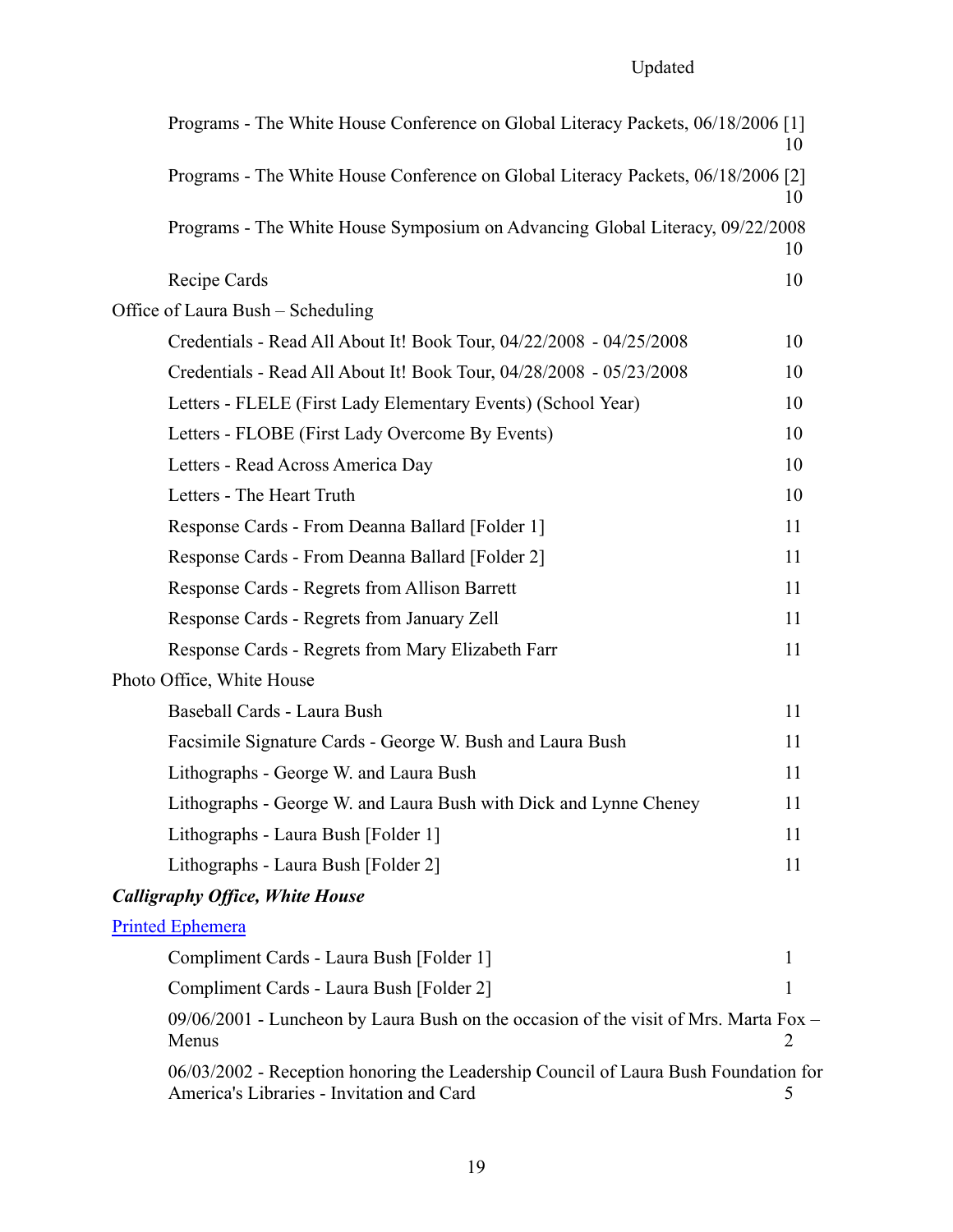| Laura Bush Holiday Luncheon Invitations 2008                                                              | 9  |
|-----------------------------------------------------------------------------------------------------------|----|
| Laura Bush Holiday Open House 2008 Invitations                                                            | 9  |
| 10/09/2008 - Luncheon in Honor of Mrs. Silvia Gasparavicova, First Lady of the Slovak<br>Republic - Menus | 21 |
| <b>Presidential Correspondence, Office of</b>                                                             |    |
| <u> Mail Analysis – Photo/Printing Division Files</u>                                                     |    |
| Baseball Cards - Laura Bush [Folder 1]                                                                    | 1  |
| Baseball Cards - Laura Bush [Folder 2]                                                                    | 1  |
| Facsimile Signature Cards - George W. Bush and Laura Bush                                                 | 1  |
| Lithograph Photos of Laura Bush [Folder 1]                                                                | 1  |
| Lithograph Photos of Laura Bush [Folder 2]                                                                | 1  |
| Lithograph Photos of Laura Bush [Folder 3]                                                                | 1  |
| Lithograph Photos of Laura Bush [Folder 4]                                                                | 1  |
| <b>Student Correspondence - Enclosures</b>                                                                |    |
| Baseball Cards - Laura Bush                                                                               | 1  |
| Visitor's Office, White House                                                                             |    |
| Printed Ephemera                                                                                          |    |
| Laura Bush Holiday Luncheon Invitations 2008                                                              | 9  |
| Laura Bush Holiday Open House 2008 Invitations                                                            | 9  |

## **Audiovisual Materials**

This collection consists of Presidential records from the White House Photo Office, including audio and video tapes, and still photographs.

#### **[White House Photo Archive](https://www.georgewbushlibrary.gov/explore/galleries/white-house-photo-archive)**

This gallery consists of 40 digital photographs taken throughout the Administration of President George W. Bush and provided to the public as lithographs.

#### **Online Resources**

## **[Sneak Peek Document Gallery](http://georgewbushlibrary.smu.edu/Photos-and-Videos/Photo-Galleries/Sneak-Peek-Document-Gallery.aspx)**

This gallery consists of documents from across the textual record collections at the Library. Selections related to First Lady Laura Bush:

Statement used by First Lady Laura Bush to deliver a radio address about the treatment of women and children by the Taliban in Afghanistan, November 17, 2001.